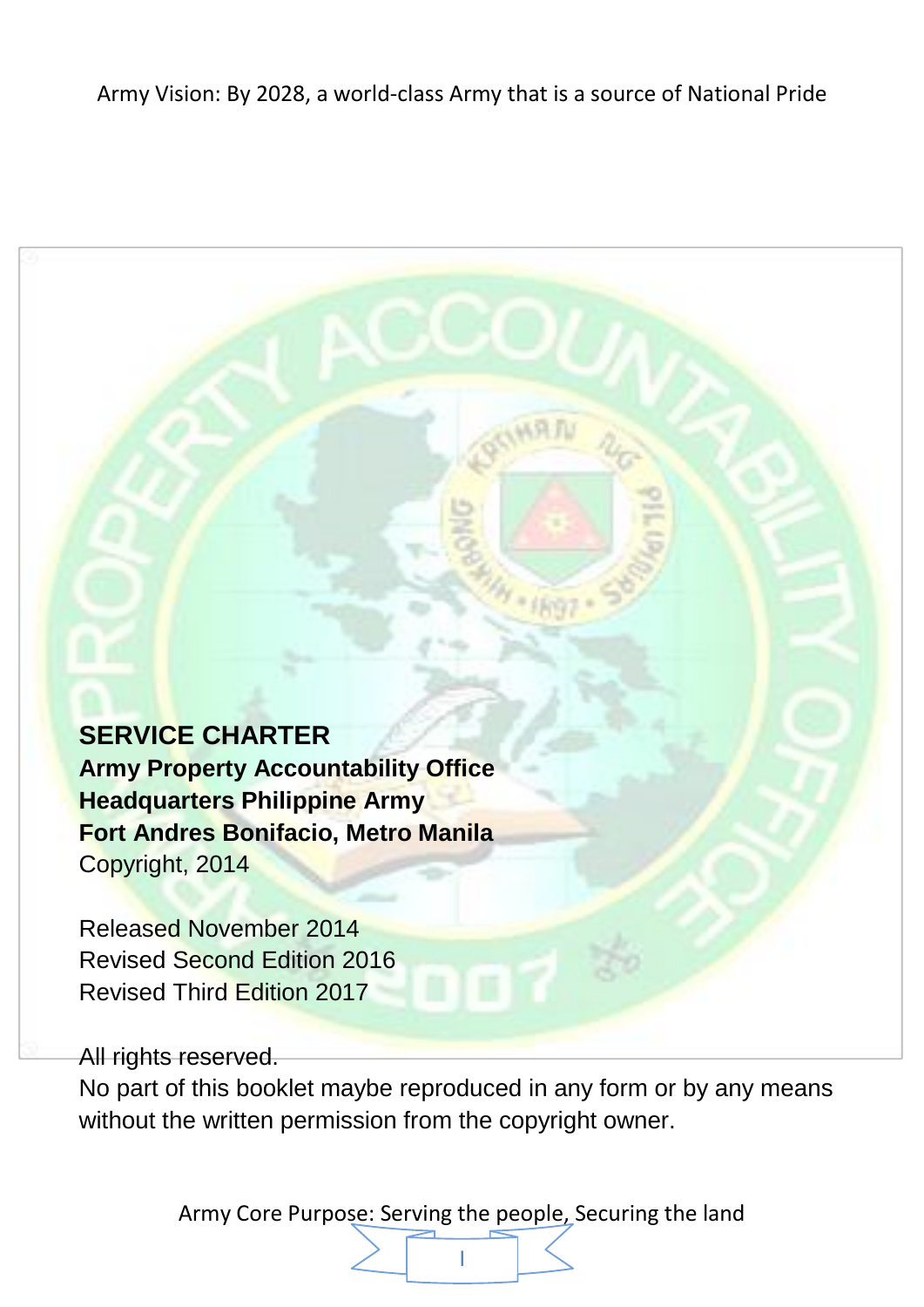# **TABLE OF CONTENTS**

- I. Foreword
- II. Message
- III. Vision and Mandate
- IV. Performance Pledge
- V. Frontline Services
	- 1. Receipt of Supplies and Equipment
	- 2. Storage of Supplies and Equipment
	- 3. Issuance of Supplies and Equipment
	- 4. Disposal of BER Supplies and **Equipment**
	- 5. Accounting of Supplies and Equipment
	- 6. Issuance of Property Clearance
- VI. Flowcharts of Frontline Services
- VII. Feedback Form
- VIII. Office Directory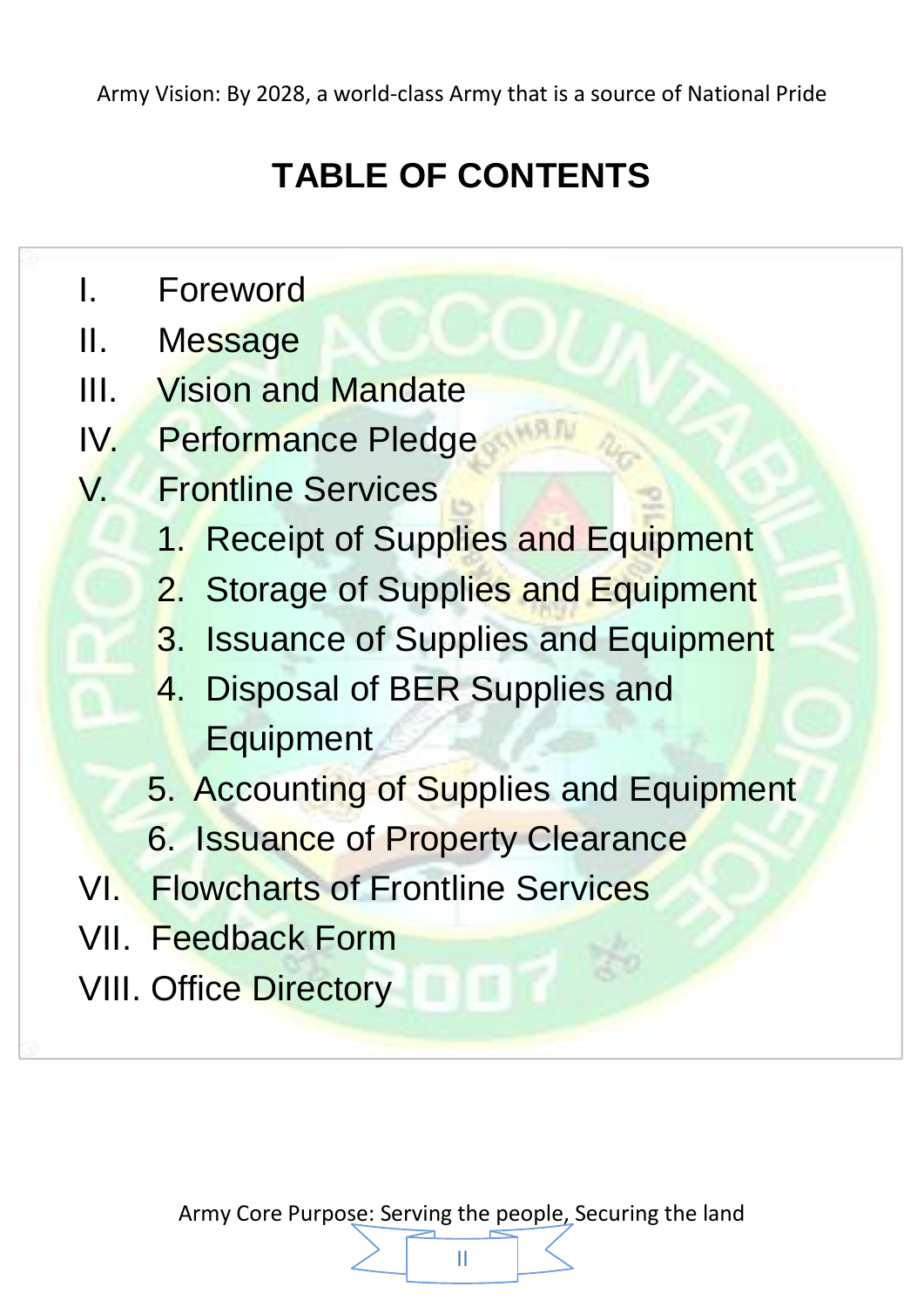### H E A D Q U A R T E R S **ARMY PROPERTY ACCOUNTABILITY OFFICE** PHILIPPINE ARMY Fort Andres Bonifacio, Metro Manila



### **FOREWORD**

The Army Property Accountability Office (APAO) was activated in 01 October 2007, our mandate is to account all properties of the Philippine Army.

The office is task to document all receipts. issuances and utilization of supplies and equipment of PA-Wide units, physical inventory of Stocks on Hand and determine record of accountabilities of every accountable officers and personnel; and issue

Property Clearance to military and civilian personnel due for transfer, separate and retire from the service to ensure efficiency and effectiveness in the performance of mission.

This handbook serves as a guide to every military, civilian and accountable personnel of Philippine Army on how the supplies are being utilized, safeguarded and managed to prevent wastage of our meager resources.

With this effort, I hope that this handbook will serve as an instrument to achieve a well accounted Army assets reconciled with the PA Book of Accounts and well documented Property Accountability.

> MS ELIZABETH S GARCIA Chief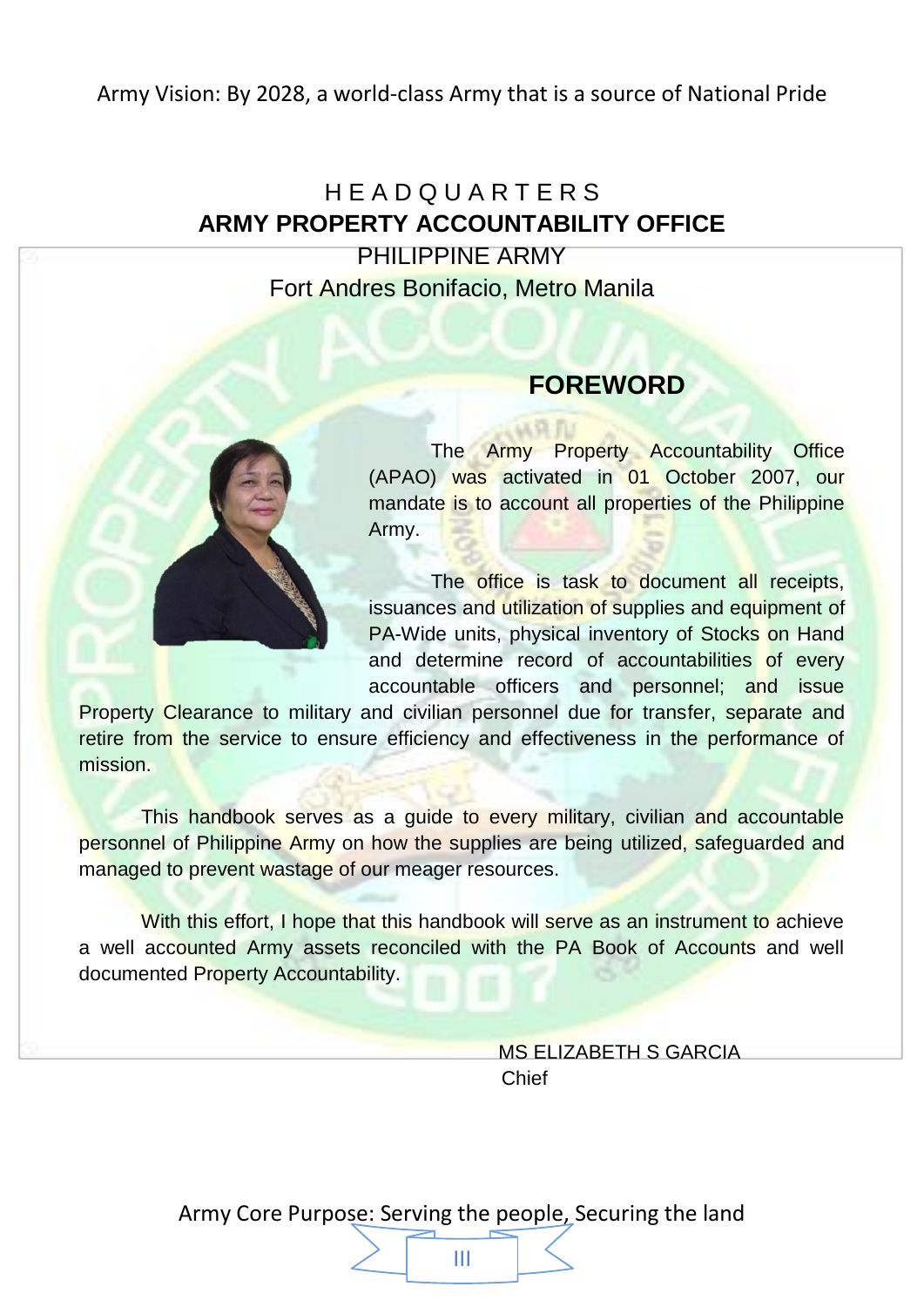### H E A D Q U A R T E R S **ARMY PROPERTY ACCOUNTABILITY OFFICE** PHILIPPINE ARMY Fort Andres Bonifacio, Metro Manila

### **MESSAGE**

Ethics and integrity are gaining prominence when it comes to public service and

**MR FU** 



its importance to every aspect of our society can never be overemphasized. With these, a high level of professionalism, integrity and ethical values are expected to us, the Military Personnel and Civilian Employees of the Philippine Army.

Apart from being the pillar that is primarily mandated to maintain and strengthen these commitments

to public service, the ESPA Branch are enhancing professionalism in the work place through effective approaches on organizational ethics and processes not only to foster values to its personnel but to eradicate graft and corruption practices as well.

As the Philippine Army gears towards being the source of national pride, every member is expected to demonstrate and establish integrity and ethical values through our actions and behaviors to various situations every personnel might face on a day to day basis and as an important support for the functioning of our working system.

More than being morally inclined individuals, our adherence to these commitments to dedicated public service is our great contribution to our society.

> MS PINKY CARO MONDEJAR Deputy Chief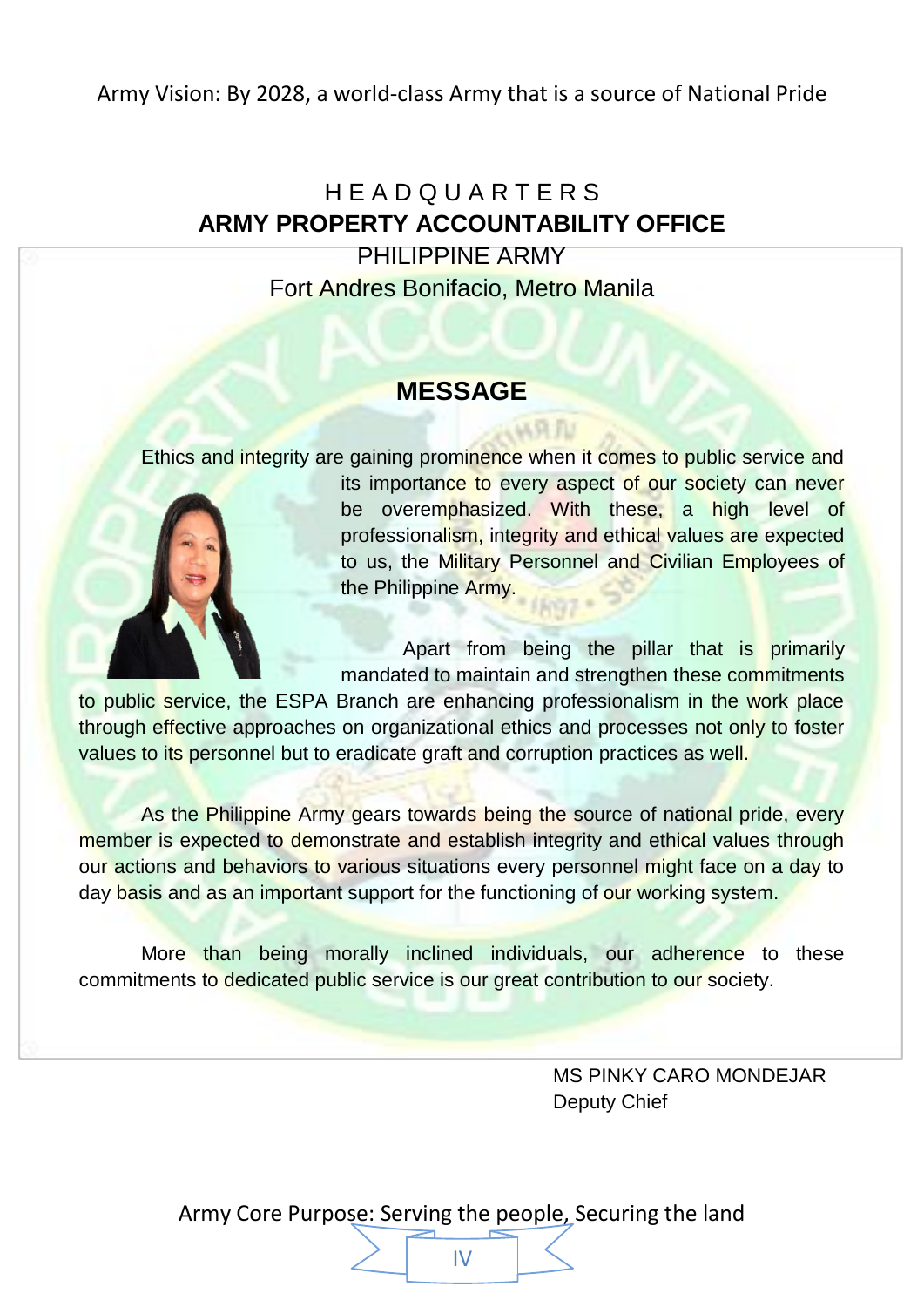### **VISION**

**INRA** 

By 2028: A well accounted and properly documented Philippine Army properties.

### **MANDATE**

The Army Property Accountability Office (APAO) is mandated to account all Philippine Army properties.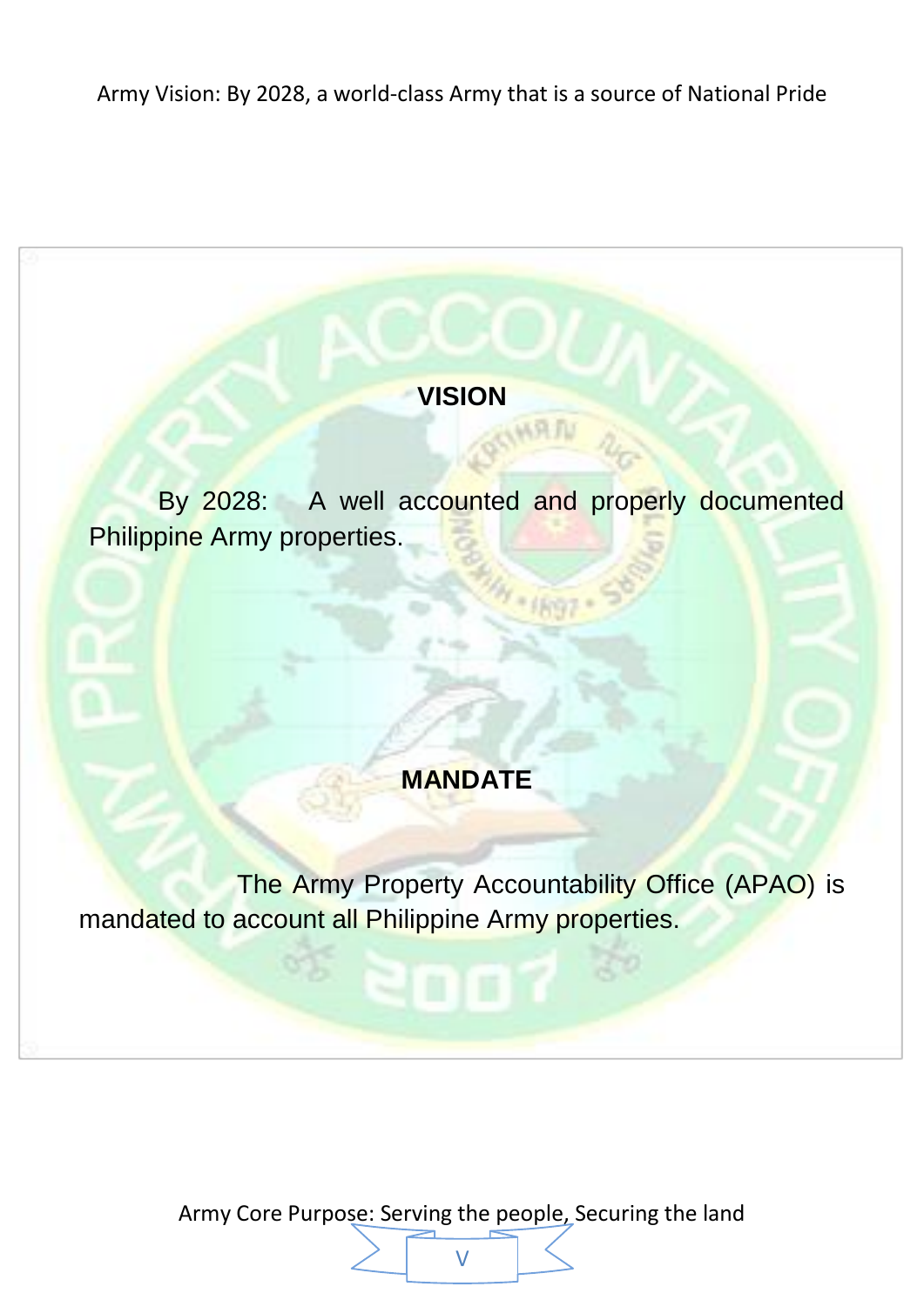### **PERFORMANCE PLEDGE**

**LAKR FLY** 

We, the Army Property Accountability Office personnel commit and pledge to deliver quality public service as promised in this Service Charter. Specifically we will:

**P**rovide effective and efficient services **R**emain truthful and sincere in our tasks **O**versee the whole Army assets for proper documentations **Professionals** in dealing with respective duties and responsibilities **Efficient in making reports R**esponds to complaints **Treat everyone equally** Yes, deals with clients politely and courteously

So help us God.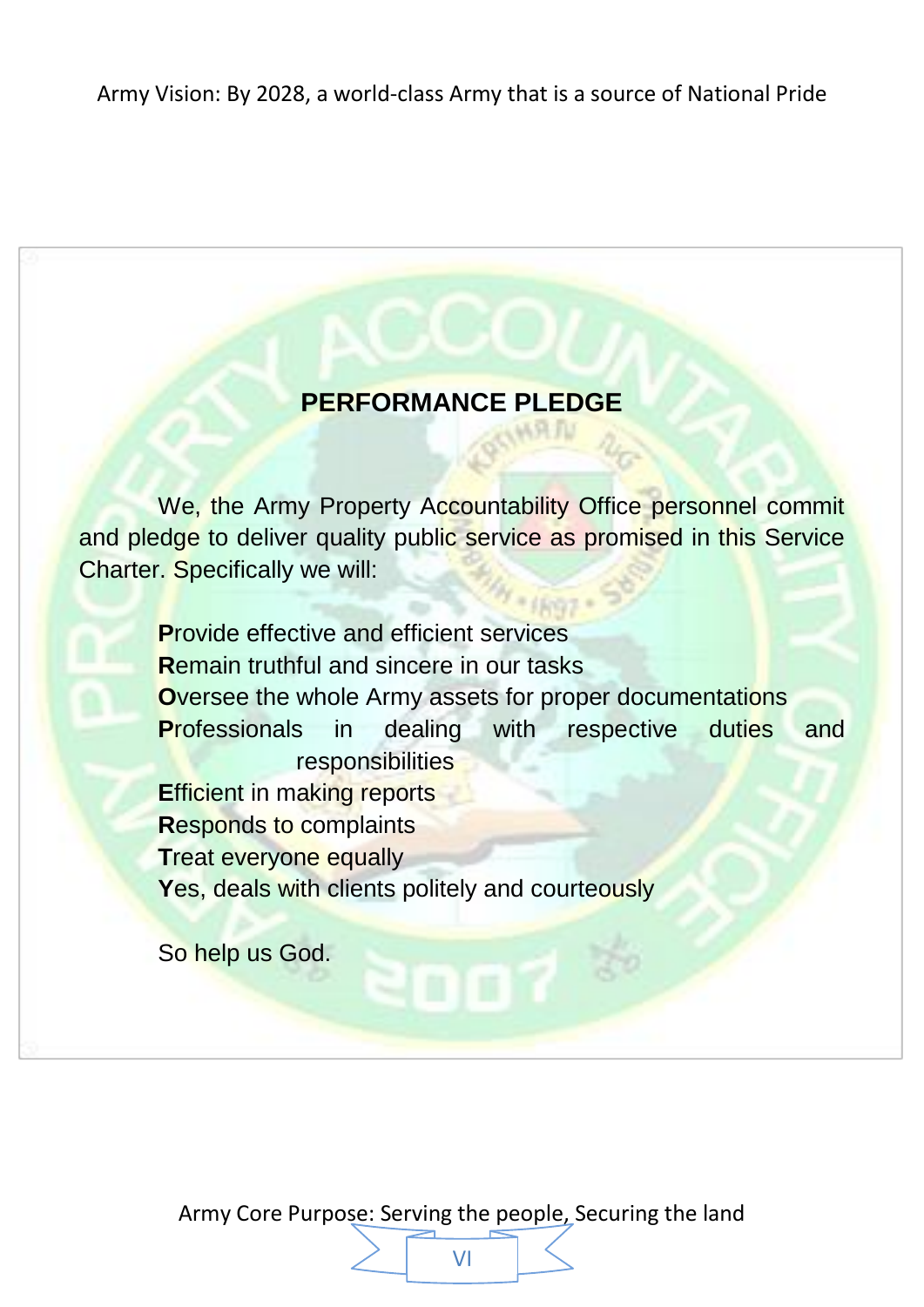### **FRONTLINE SERVICES**

| <b>Services</b>                                               | <b>Person Responsible</b>                     | <b>Clients</b>                     | <b>Duration</b>                |
|---------------------------------------------------------------|-----------------------------------------------|------------------------------------|--------------------------------|
| <b>Receipt of Supplies</b><br>and Equipment                   | <b>Warehouse NCO</b>                          | <b>Supplier</b>                    | 1day & 4 hours                 |
| <b>Storage of Supplies</b><br>and Equipment                   | Warehouse NCO/<br><b>Stock Property Clerk</b> | <b>PAMU/FSSU/</b><br><b>GS PAO</b> | 7 days                         |
| <b>Issuance of Supplies</b><br>Warehouse NCO<br>and Equipment |                                               | <b>End User</b>                    | 6 days and 1<br>hour           |
| Disposal of BER<br>Supplies and<br>Equipment                  | <b>Disposal NCO/</b><br>FPAO/UPO-FSSU         |                                    | 45 days                        |
| Accounting of<br>Supplies and<br>Equipment                    | Admin Officer/<br><b>Inventory Team</b>       |                                    | Jan to Aug 31<br>of every year |
| Issuance of<br>Clearance                                      | Chief, APAO/ Clearance<br><b>NCO</b>          |                                    | 2 hours                        |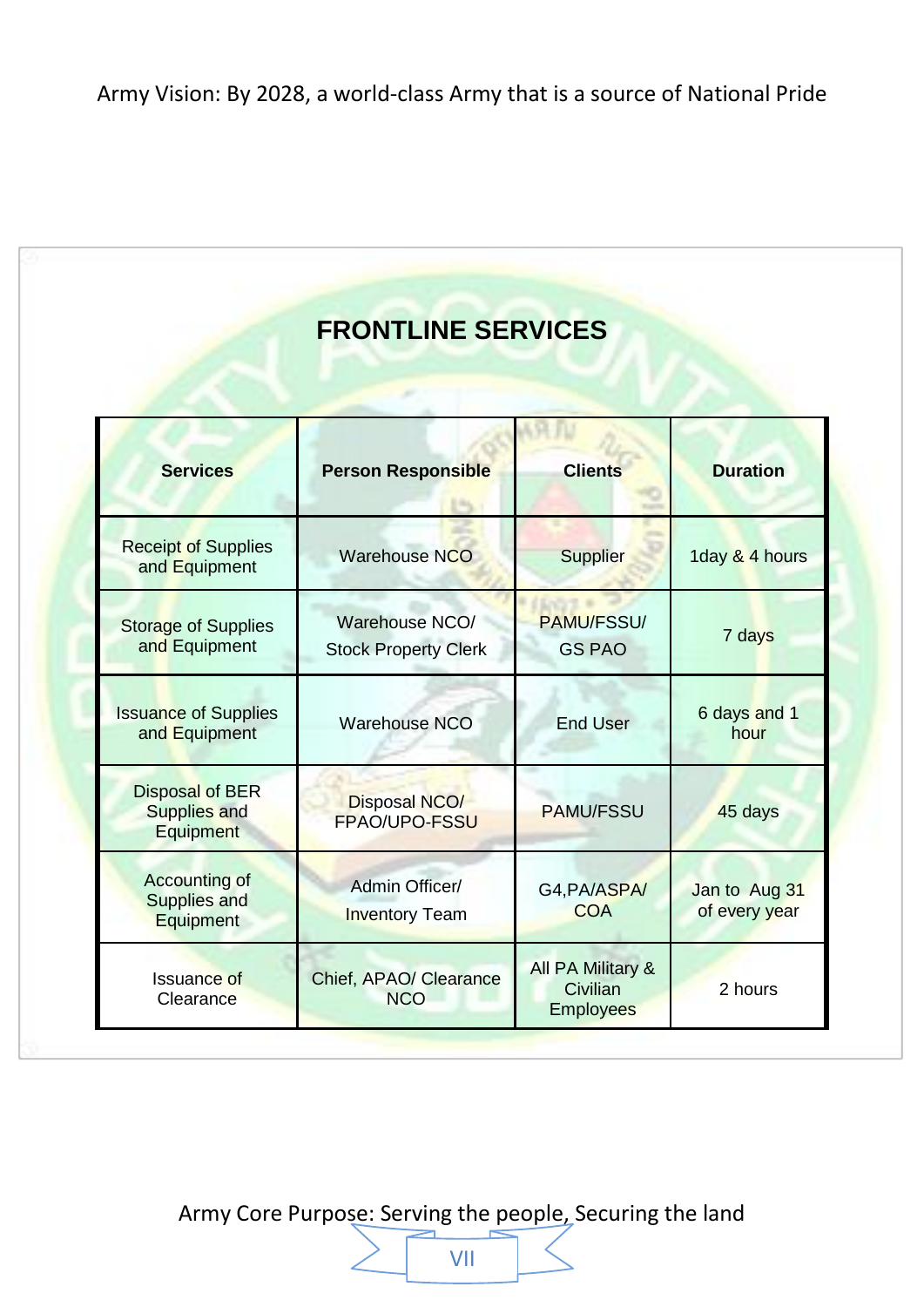# **STEP BY STEP PROCEDURES**

Army Core Purpose: Serving the people, Securing the land VIII

 $\frac{3}{2}$  2007  $\frac{3}{2}$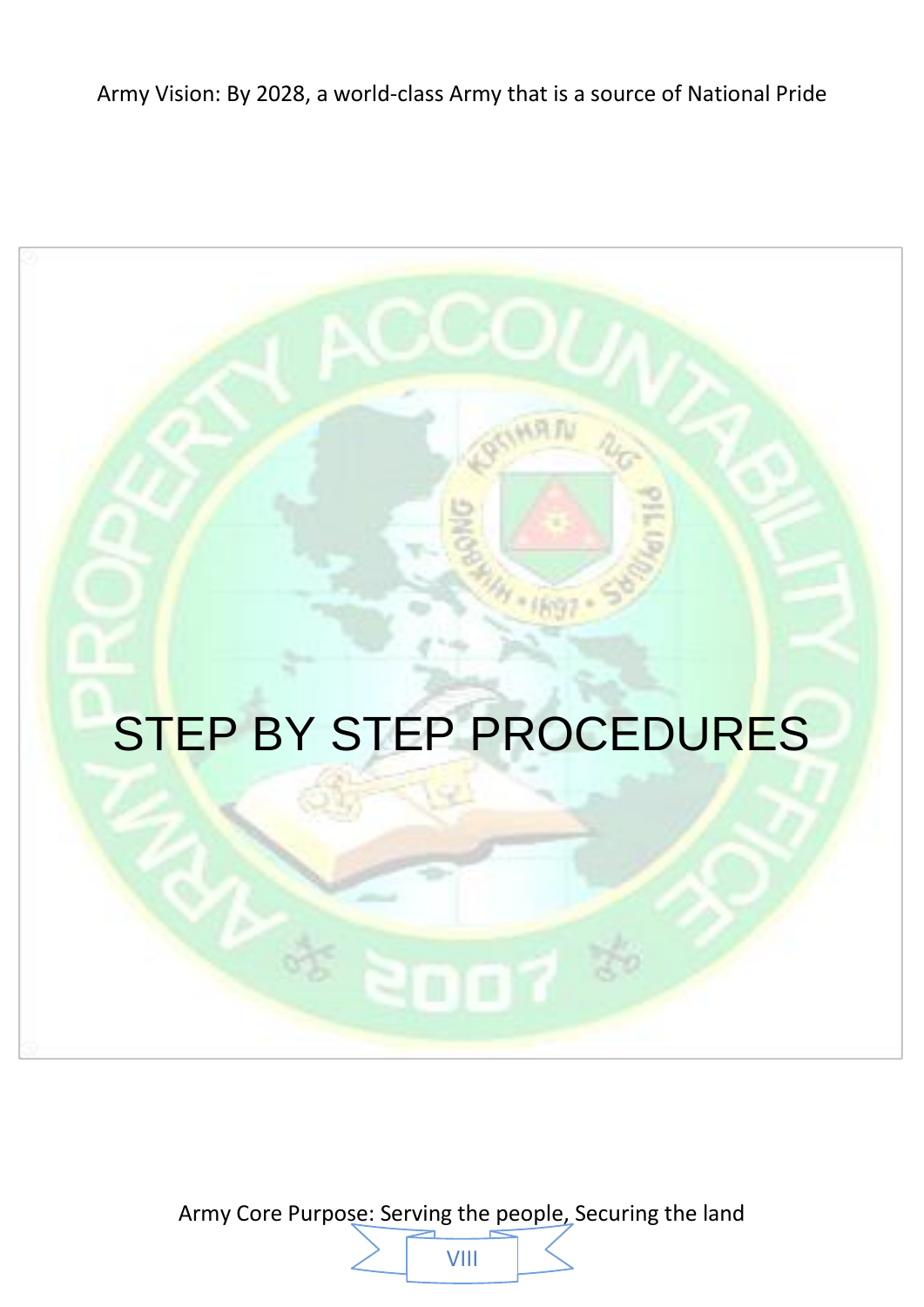### *1. RECEIPT OF SUPPLIES AND EQUIPMENT*

Requirements:

Delivery Notice Requisition and Issue Slip **Delivery Receipt Contract Contract Contract Contract Contract Contract Contract Contract Contract Contract Contract Contract Contract Contract Contract Contract Contract Contract Contract Contract Contract Contract Contra Invoice Receipt of Property Inspection Form** Acknowledgement Receipt for Equipment Tally In

Schedule: 0800H to 1700H Monday to Friday except Holidays **NO NOON BREAK**  $-0.64$ 

| <b>Step</b>             | <b>Customer</b>  | <b>Services</b>                                                                                        | <b>Person in</b><br><b>Charge</b>             | <b>Response</b><br><b>Time</b> | <b>Required Forms/</b><br><b>Documents</b>                             |
|-------------------------|------------------|--------------------------------------------------------------------------------------------------------|-----------------------------------------------|--------------------------------|------------------------------------------------------------------------|
|                         | <b>Suppliers</b> | Receipt for<br>safekeeping of<br>supplies & equipment<br>delivered by supplier                         | Warehouse<br><b>NCO</b>                       | 1 hour                         | <b>Receipt</b><br><b>Delivery Notice</b>                               |
| 2                       | <b>Suppliers</b> | Inspection of<br>delivered supplies<br>and equipment<br>according to<br>specification and<br>standards | Inspection<br>Team<br>Warehouse<br><b>NCO</b> | 1 hour                         | Contract<br><b>Purchase Order</b><br>Delivery receipt<br>Tally-in      |
| 3                       | <b>Suppliers</b> | Acceptance of<br>supplies and<br>equipment delivered<br>by supplier                                    | FPAO/UPO                                      | 1 hour                         | Sales Invoice<br><b>TIAC Report</b>                                    |
| $\overline{\mathbf{4}}$ | FPAO/UPO         | Recording of<br>supplies and<br>equipment accepted.                                                    | Warehouse<br><b>NCO</b>                       | 1 hour                         | Contract<br>PO<br><b>Delivery Receipt</b><br>Sales Invoice             |
| 5                       | <b>ASPA</b>      | Reporting of<br>supplies and<br>equipment accepted<br>for proper booking                               | Property<br>Officer                           | 1 day                          | <b>Procurement Documents</b><br><b>IRP</b><br><b>ARE</b><br><b>RIS</b> |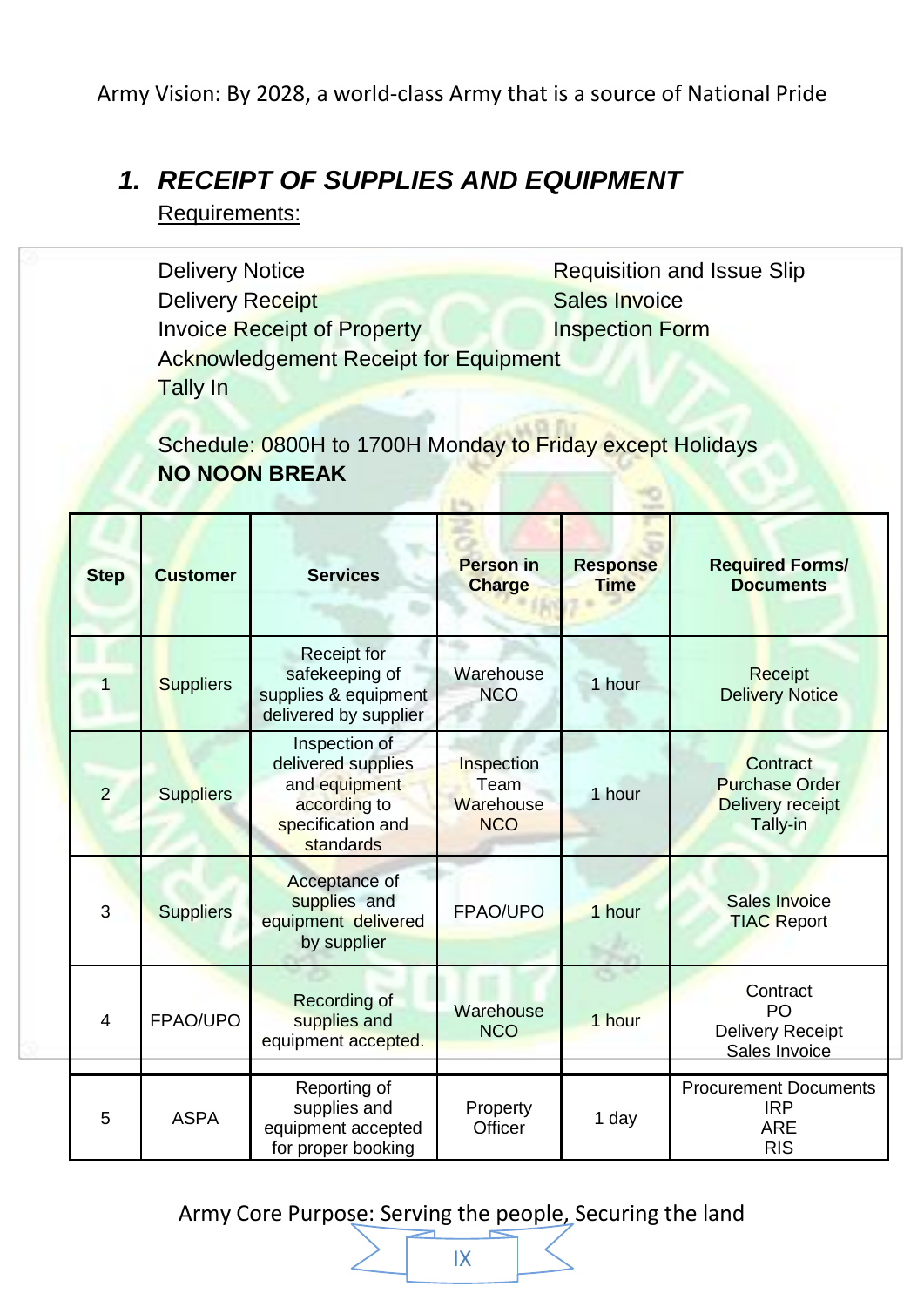### *2. STORAGE OF SUPPLIES AND EQUIPMENT*

Requirements:

Stock Card Property Card

Schedule: 0800H to 1700H Monday to Friday except Holidays **NO NOON BREAK**

以同几

| <b>Step</b>    | <b>Customer</b>           | <b>Services</b>                                                                       | <b>Person</b><br>In-Charge                             | <b>Response</b><br><b>Time</b> | <b>Required Forms/</b><br><b>Documents</b> |
|----------------|---------------------------|---------------------------------------------------------------------------------------|--------------------------------------------------------|--------------------------------|--------------------------------------------|
|                | Philippine<br>Army        | Proper placement of<br>supplies/equipment<br>in designated bin<br>and classification. | <b>Warehouse NCO</b>                                   | 2 days                         | <b>Delivery Receipt</b><br>Sales Invoice   |
| $\mathfrak{p}$ | <b>Philippine</b><br>Army | Recording of<br>supplies and<br>equipment.                                            | Warehouse<br><b>NCO/Property Stock</b><br>Clerk        | 1 day                          | <b>Stock Card</b><br><b>Property Card</b>  |
| 3              | Philippine<br>Army        | Monitoring of<br><b>Stock Status.</b>                                                 | Warehouse<br><b>NCO/Property Stock</b><br><b>Clerk</b> | Regular                        | <b>Stock Card</b><br><b>Property Card</b>  |
| 4              | Philippine<br>Army        | Safeguarding<br>the<br>quality and<br>serviceability of all<br>stocks on hand.        | Warehouse<br><b>NCO/Property Stock</b><br><b>Clerk</b> | Regular                        | Status of Stocks                           |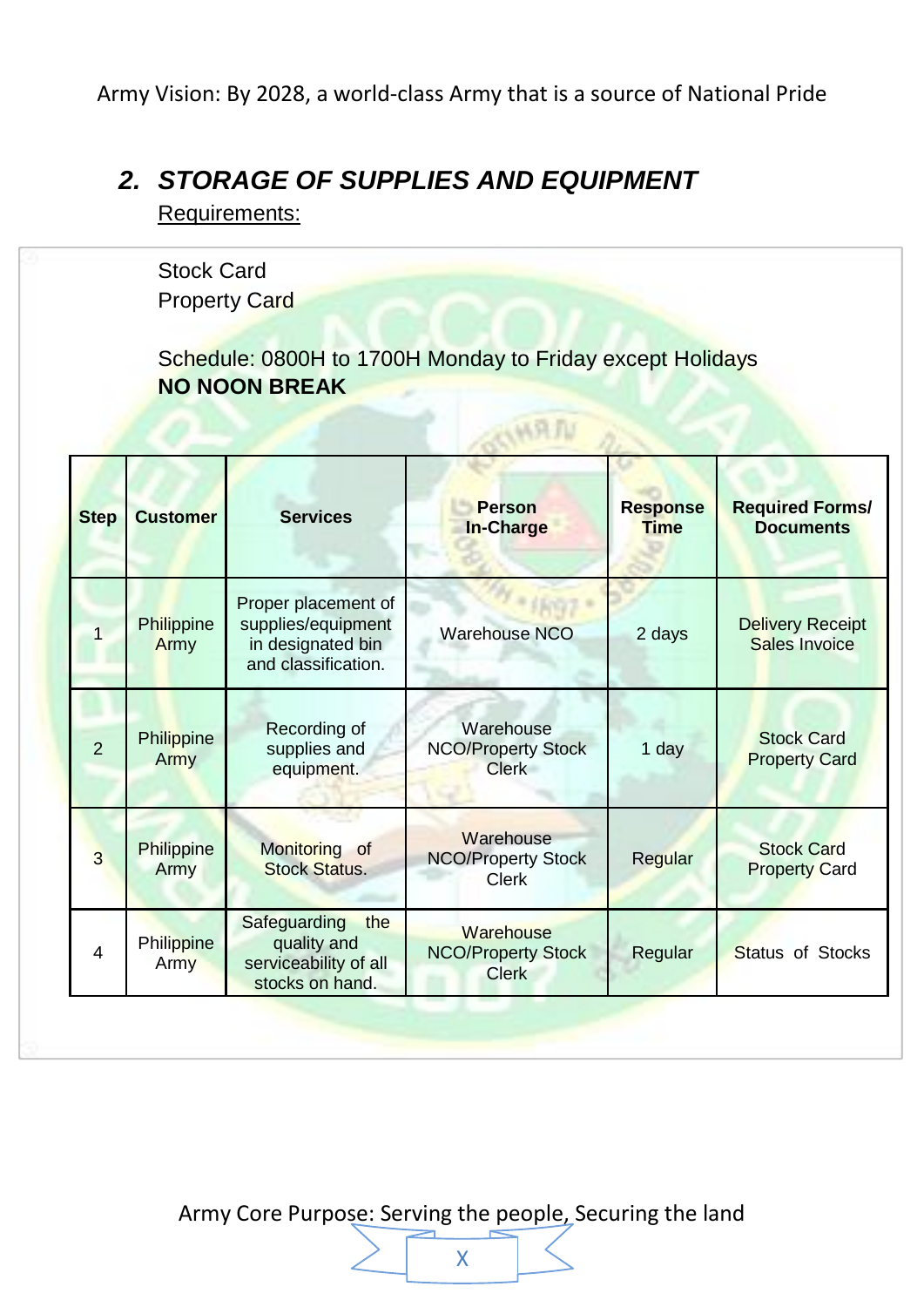### *3. ISSUANCE OF SUPPLIES AND EQUIPMENT*

Requirements:

**Issuance Directive Tally Out** Tally Out **Invoice Receipt of Property** Stock Card Acknowledgement Receipt of Equipment Property Card Requisition and Issue Slip

Schedule: 0800H to 1700H Monday to Friday except Holidays **NO NOON BREAK**

| <b>Step</b>    | <b>Customer</b>     | <b>Services</b>                                                                                   | <b>Person In</b><br><b>Charge</b> | <b>Response</b><br><b>Time</b> | <b>Required</b><br>Forms/<br><b>Documents</b> |
|----------------|---------------------|---------------------------------------------------------------------------------------------------|-----------------------------------|--------------------------------|-----------------------------------------------|
| 1              | G4/G6.<br><b>PA</b> | Receipt of<br>Directive from<br>G4/G6, PA                                                         | <b>Warehouse NCO</b>              | $30 \text{ min}$               | Issuance<br><b>Directive</b>                  |
| $\overline{2}$ | G3,<br><b>ASCOM</b> | Implementation of<br><b>Warehouse NCO</b><br><b>Issuance Directive by</b><br>G3, ASCOM            |                                   | 3 days                         | Issuance<br><b>Directive</b>                  |
| 3              | End-user            | Processing of<br><b>Warehouse NCO</b><br>pertinent documents by<br>end user                       |                                   | 1 day                          | IRP/ARE/<br><b>RIS</b>                        |
| $\overline{4}$ | <b>End User</b>     | Withdrawal of<br>Warehouse NCO<br>Supplies and<br>Equipment                                       |                                   | 1 day                          | IRP/ARE/<br>RIS/<br>Tally-out                 |
| 5              | <b>End User</b>     | Recording of<br><b>Warehouse NCO</b><br>issued supplies<br>and equipment                          |                                   | $30 \text{ min}$               | Stock Card/<br>Property<br>Card               |
| 6              | <b>ASPA</b>         | Reporting of Issued<br>supplies and<br><b>Property Officer</b><br>equipment for<br>proper booking |                                   | 1 day                          | IRP/ARE/<br><b>RIS</b>                        |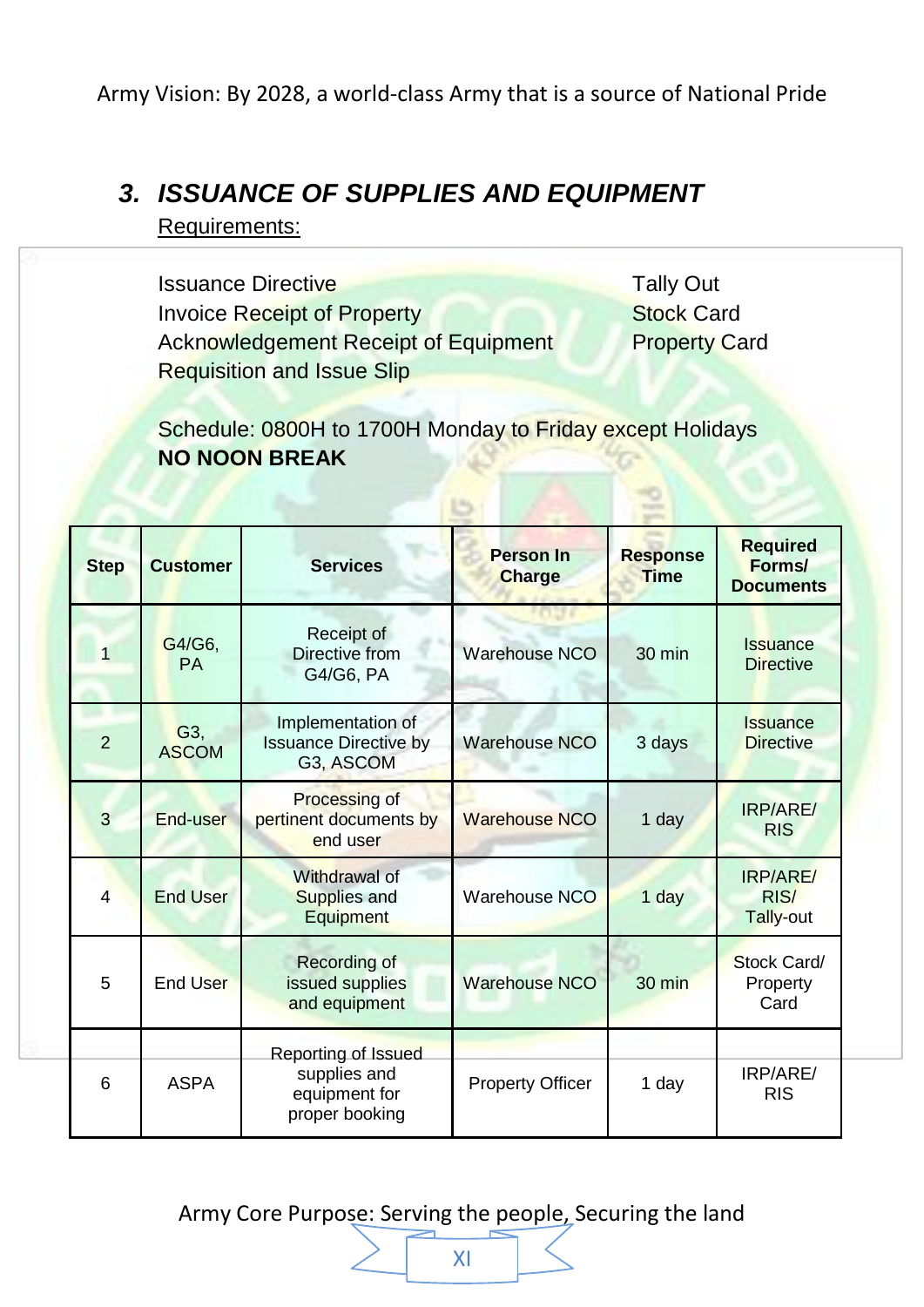# *4. DISPOSAL OF "BER" SUPPLIES AND EQUIPMENT*

Requirements:

Property Turn-In Slip Property Care Technical Inspection Report Letter Request Inspection and Inventory Report for Unserviceable Properties Stock Card

Schedule: 0800H to 1700H Monday to Friday except Holidays **NO NOON BREAK**

| <b>Step</b>   | <b>Customer</b>                | <b>Services</b>                                                                                                       | Person In<br>Charge                        | <b>Response</b><br><b>Time</b> | <b>Required</b><br>Forms/<br><b>Documents</b> |
|---------------|--------------------------------|-----------------------------------------------------------------------------------------------------------------------|--------------------------------------------|--------------------------------|-----------------------------------------------|
|               | <b>PA Units</b><br><b>FSSU</b> | Preparation of<br>Inventory and<br>FPAO/UPO/<br>Inspection Report of<br>Disposal NCO<br>unserviceable<br>equipment    |                                            | 1 day                          | <b>PTIS</b>                                   |
| $\mathcal{P}$ | <b>PA Units</b><br><b>FSSU</b> | Creation of Disposal<br>& Appraisal<br>Committee                                                                      | Logistics<br>Officer/<br>Disposal Unit     | week<br>1                      | <b>IIRUP</b>                                  |
| 3             | <b>PA Units</b><br><b>FSSU</b> | Processing/Approval<br>of recommended<br>Mode of Disposal                                                             | Unit<br>Commander                          | 1 week                         | <b>IIRUP/Letter</b><br>Request                |
| 4             | <b>PAMU</b><br><b>FSSU</b>     | Disposal and<br><b>Conduct of Bidding</b><br>Appraisal<br>(Mode - Sale)<br>Committee                                  |                                            | 1 month                        | <b>IIRUP</b>                                  |
| 5             | <b>PAMU</b><br><b>FSSU</b>     | SALE - to highest<br>bidder and deposit<br>the proceeds of sale<br>to the Modernization<br>Acct.                      | Winning<br><b>Highest</b><br><b>Bidder</b> |                                | Official<br>Receipt/Bid<br>Documents          |
| 6             | <b>ASPA</b>                    | Submission of report<br>to ASPA for the<br>dropping of property<br>in the Book of<br>Accounts &<br>withdrawal of JEV. | <b>FPAO</b>                                | 5<br>days                      | Official<br>Receipt/<br><b>IIRUP</b>          |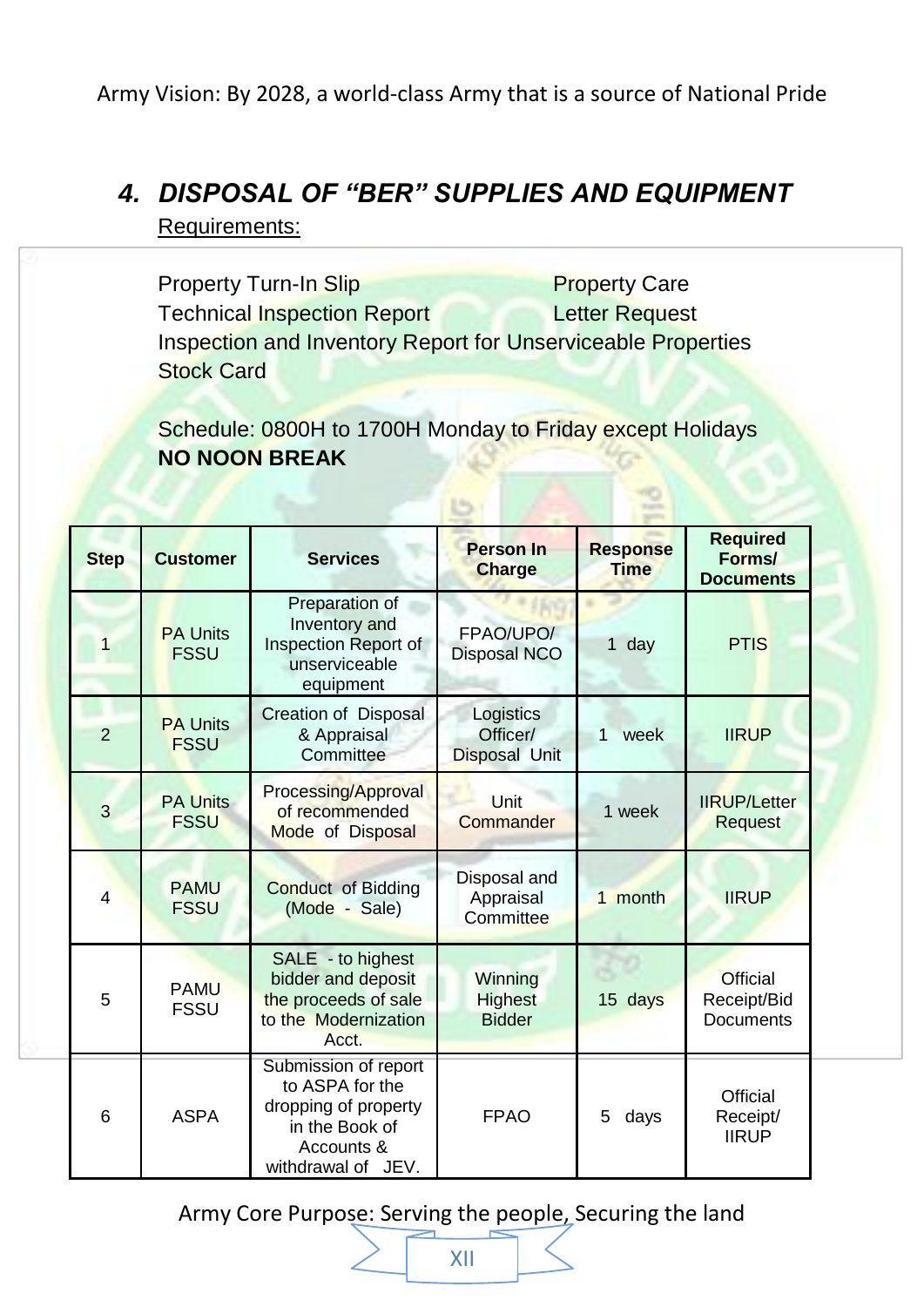### *5. ACCOUNTING OF INVENTORIES AND EQUIPMENT*

Requirements:

Letter Request Report of Physical Count of Property Plant and Equipment Report of Physical Count of Inventory

Schedule: January to August 31 of every year except Holidays **NO NOON BREAK MRFU** 

| <b>Step</b>    | <b>Customer</b>                               | <b>Person</b><br><b>Services</b><br>In-Charge                                     |                                              | <b>Response</b><br><b>Time</b> | <b>Required</b><br>Forms/<br><b>Documents</b> |
|----------------|-----------------------------------------------|-----------------------------------------------------------------------------------|----------------------------------------------|--------------------------------|-----------------------------------------------|
|                | COA/<br><b>ASPA</b>                           | Request for the<br>Formulation of<br><b>Inventory Team &amp;</b><br><b>Budget</b> | <b>Admin Officer</b>                         |                                | Letter<br>Request                             |
| $\overline{2}$ | Inventory<br>Team                             | Schedule of<br>Inventory                                                          | <b>Admin Officer</b>                         | 1 day                          |                                               |
| 3              | PAMU <sub>s</sub> /<br>Other<br>Units/Offices | Conduct physical<br>inventory of supply &<br>equipment                            | <b>Inventory Team</b>                        | $1 \text{ mo} -$<br>5 mos      | Latest<br>RCPPE/<br><b>RPCI/ARE</b>           |
| $\overline{4}$ | PAMU <sub>s</sub> /<br>Other<br>Units/Offices | <b>Recording of</b><br>supplies and<br>Equipment                                  | Property<br>Officer/<br><b>Inventory NCO</b> | 1 <sub>mo</sub>                | <b>RCPPE/</b><br><b>RPCI</b>                  |
| 5              | <b>G4, PA/</b><br><b>COA/</b><br><b>ASPA</b>  | Preparation/<br>Submission of<br><b>Inventory Reports</b>                         | Property<br>Officer/<br><b>Inventory NCO</b> | 15 Sep of<br>every year        | RCPPE/<br><b>RPCI</b>                         |

XIII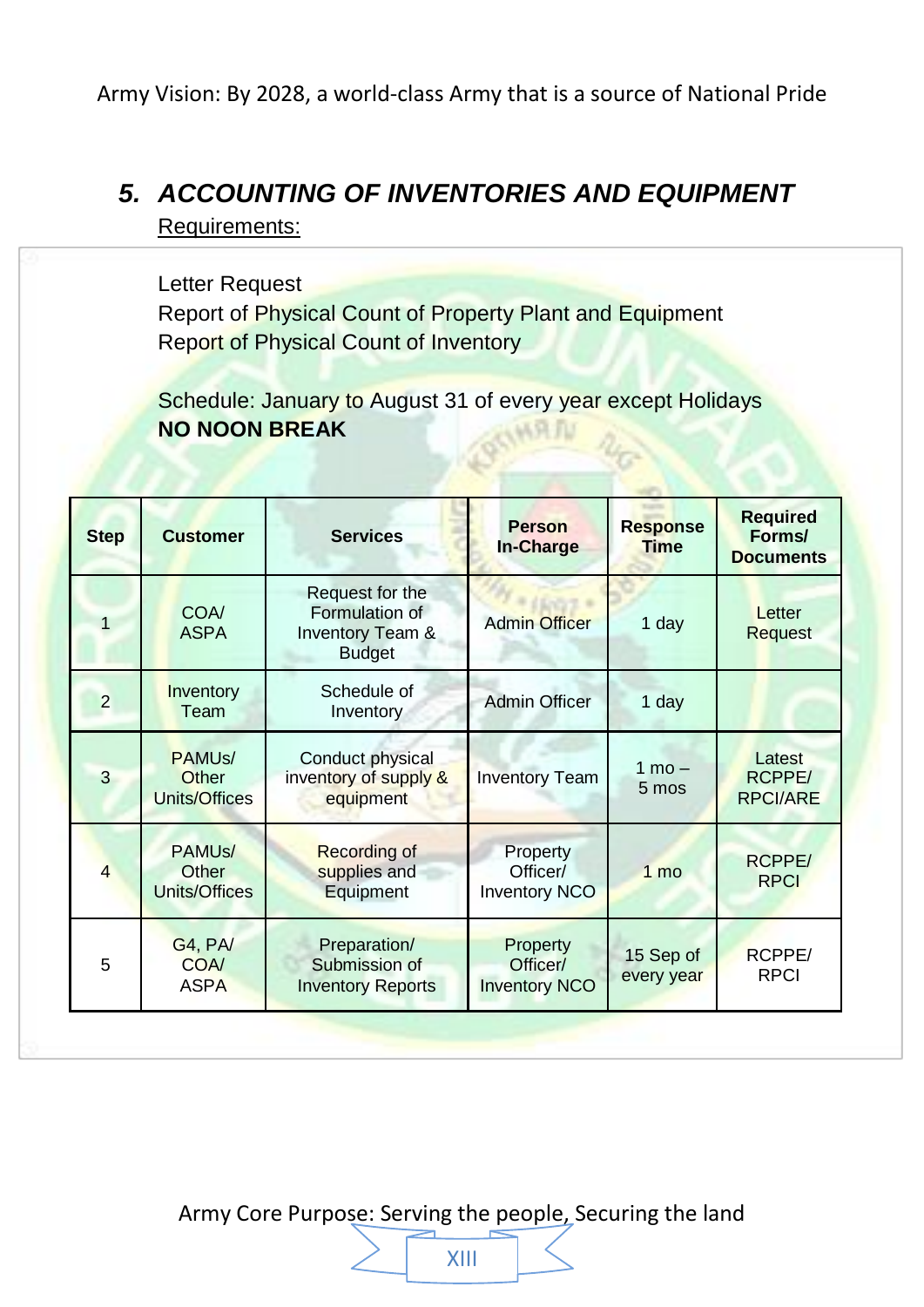### *6. ISSUANCE OF CLEARANCE*

Requirements:

Letter Request List of Accountability **Clearance** 

Schedule: 0800H to 1700H Monday to Friday except Holidays **NO NOON BREAK HARTH** 

| <b>Step</b>    | <b>Customer</b>                              | <b>Services</b>                                                                  | <b>Person</b><br>In-Charge       | <b>Response</b><br><b>Time</b> | <b>Required Forms/</b><br><b>Documents</b> |
|----------------|----------------------------------------------|----------------------------------------------------------------------------------|----------------------------------|--------------------------------|--------------------------------------------|
|                | Military and<br>Civilian<br>Personnel        | Receipt of<br>Letter Request                                                     | <b>Admin NCO</b>                 | 5<br>mins                      | <b>Letter Request</b>                      |
| $\overline{2}$ | Military and<br>Civilian<br>Personnel        | Processing of<br>Request<br>(Verification of<br>Accountability)                  | Verification/<br>Liquidation NCO | 30<br>mins                     | Property<br>Accountability<br>Record       |
| 3              | Military and<br>Civilian<br>Personnel        | Preparation of<br>Property<br>Clearance                                          | Clearance NCO                    | 30 mins                        | Clearance                                  |
| 4              | Military and<br>Civilian<br>Personnel        | Approval<br>Signature of<br>Clearance                                            | Chief, APAO                      | 30 mins                        | Clearance                                  |
| 5              | Military and<br><b>Civilian</b><br>Personnel | Release/<br><b>Issuance of duly</b><br>approved/<br>signed Property<br>Clearance | Admin NCO                        | 5 mins                         | <b>Approved Clearance</b>                  |

XIV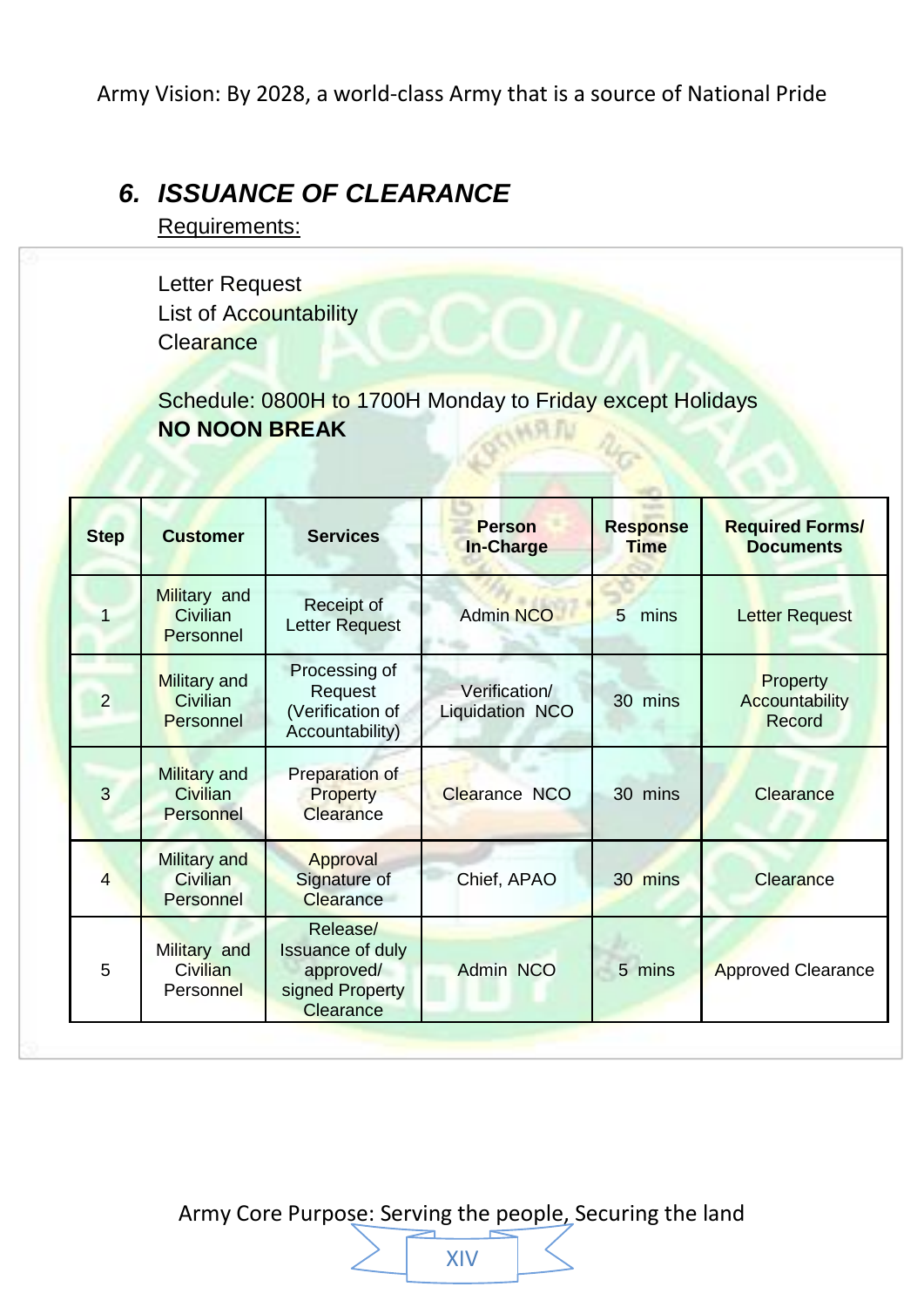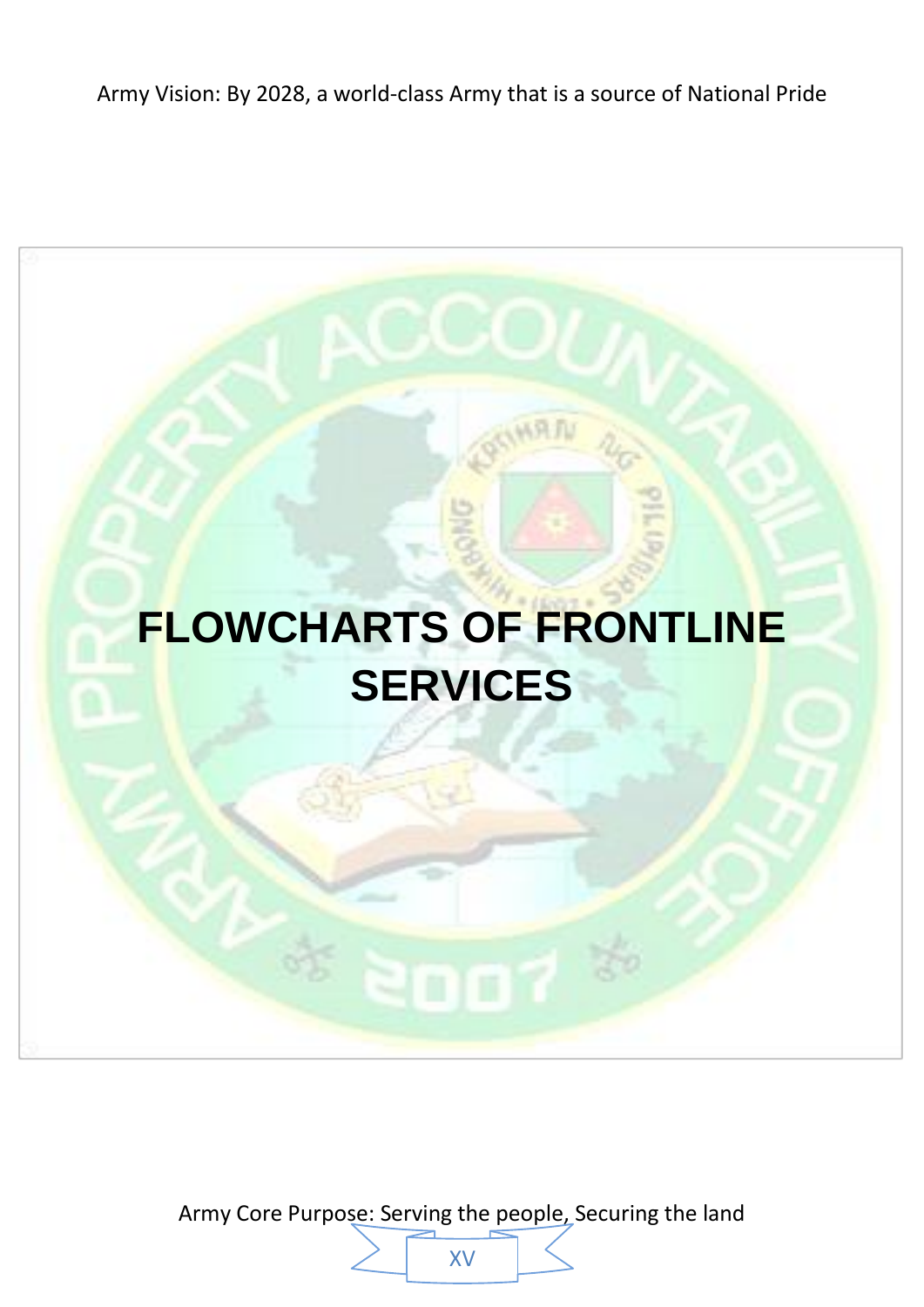### *1. RECEIPT OF SUPPLIES AND EQUIPMENT*

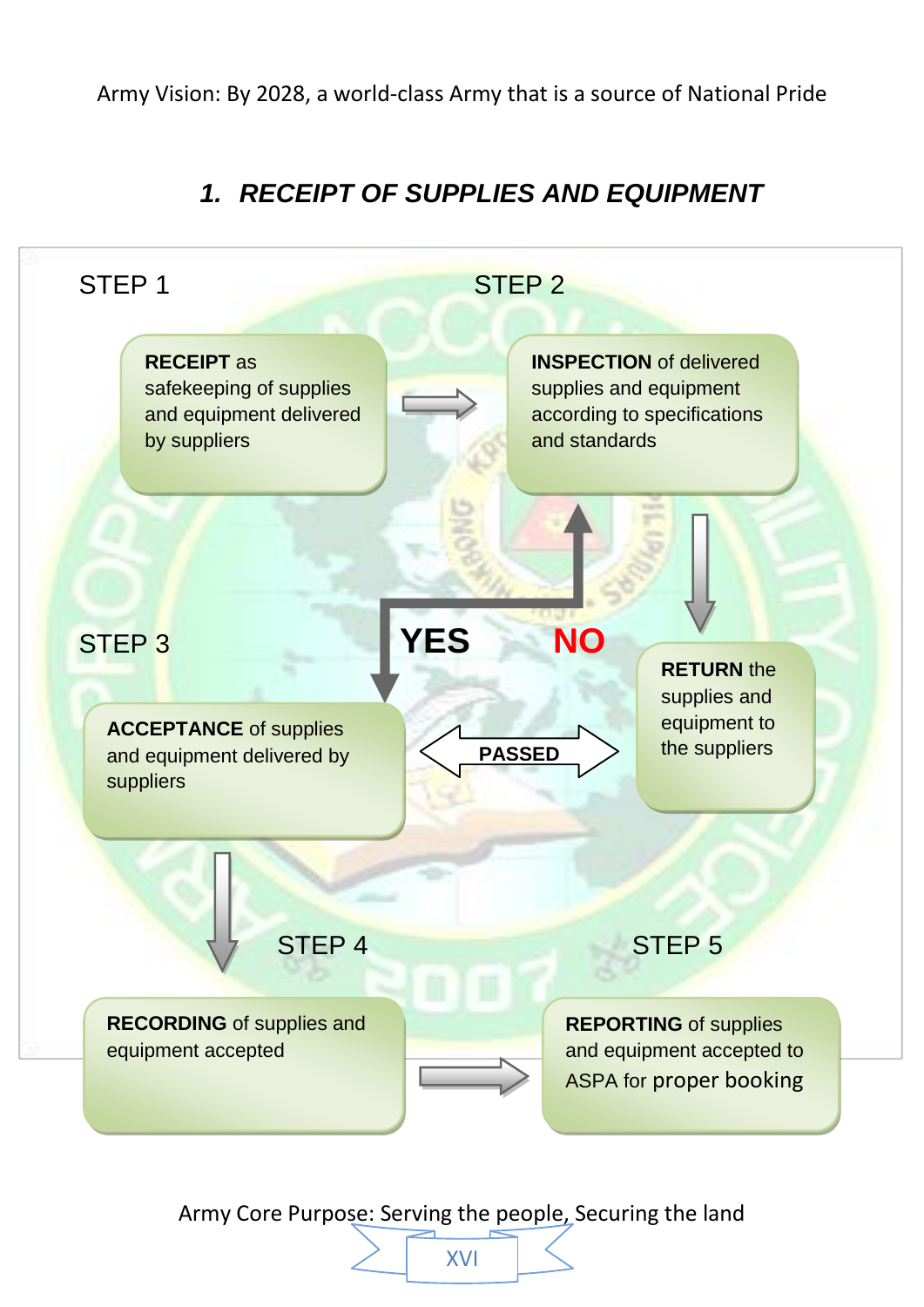### *2. STORAGE OF SUPPLIES AND EQUIPMENT*



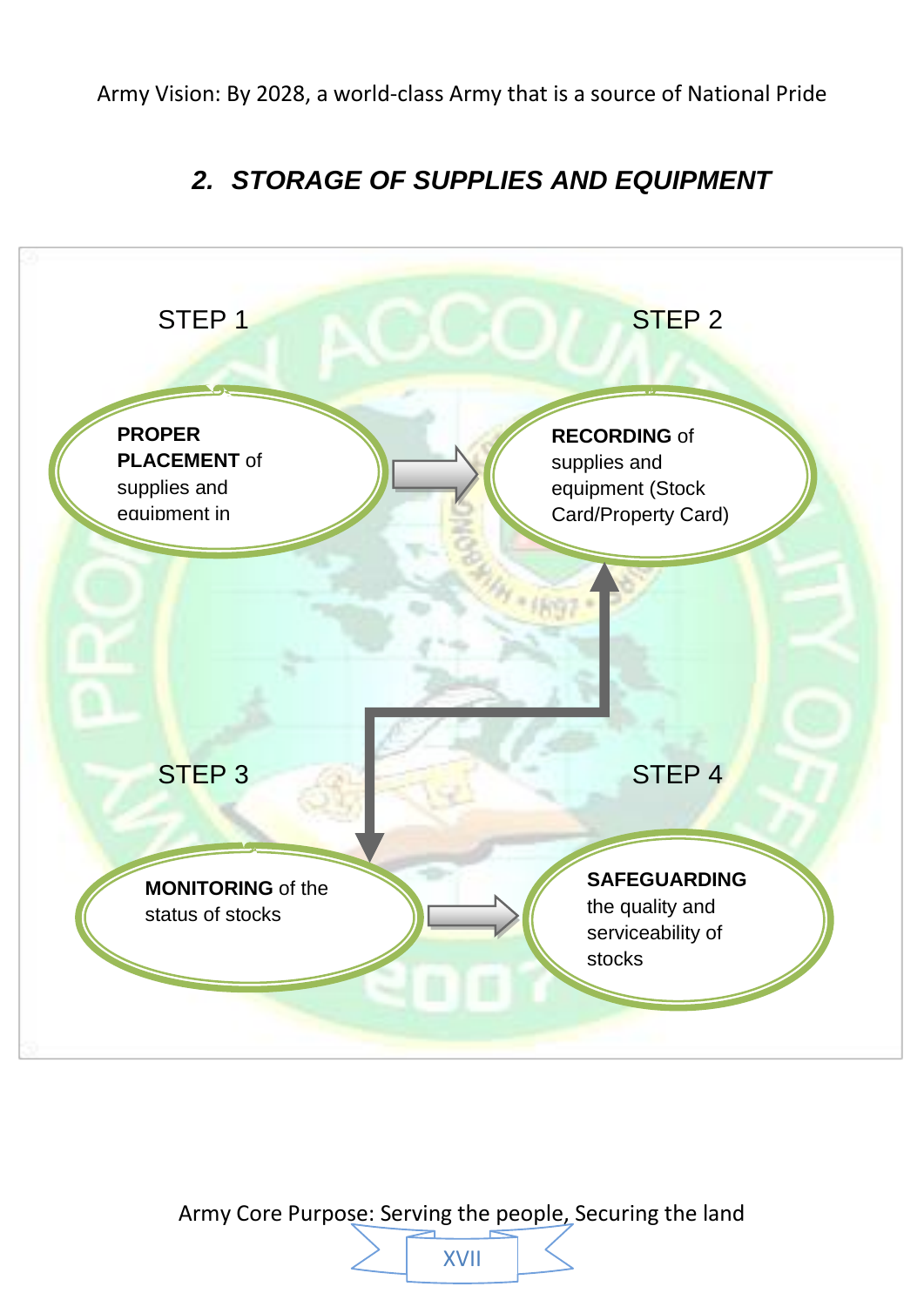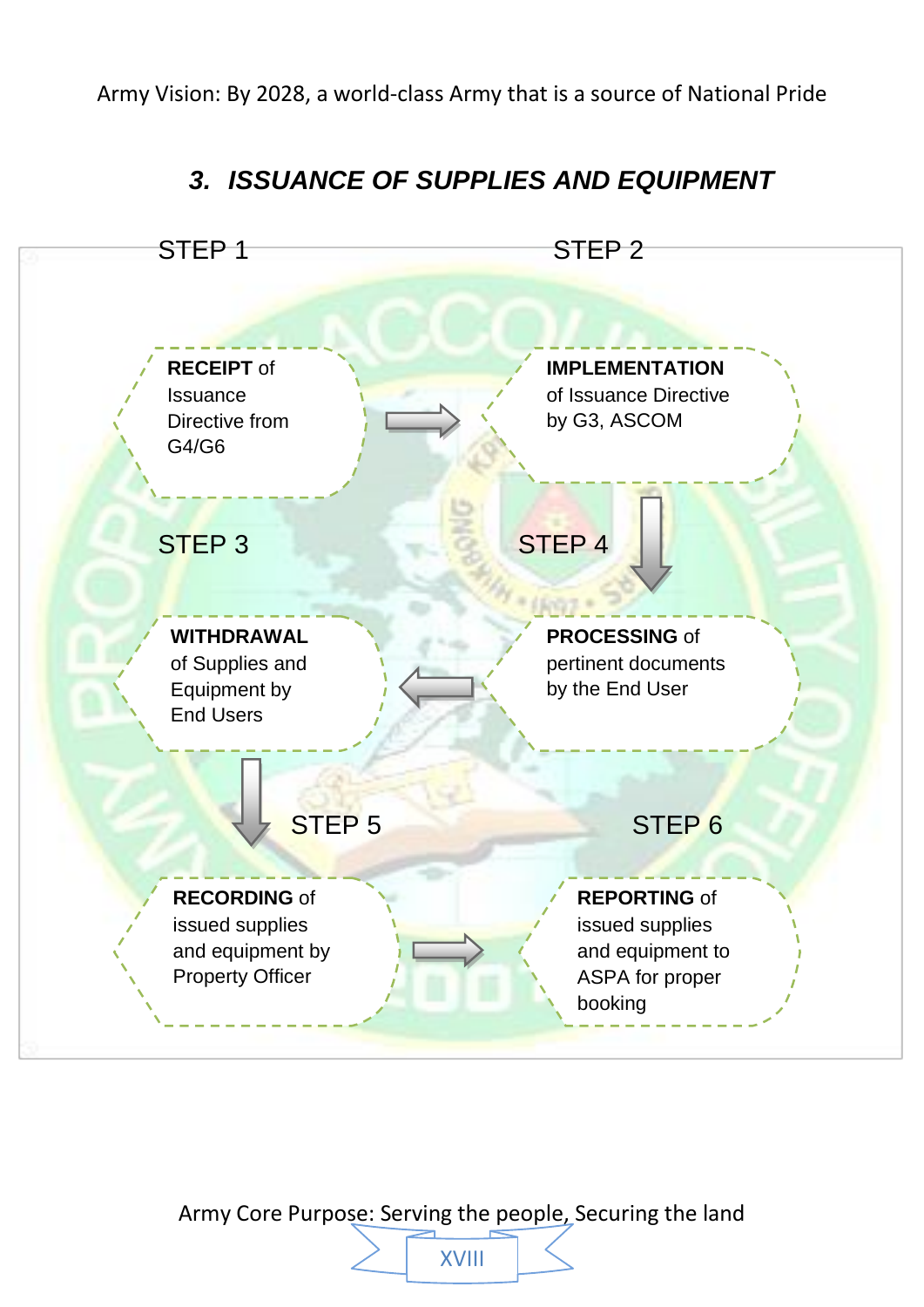### *4. DISPOSAL OF "BER" SUPPLIES AND EQUIPMENT*



XIX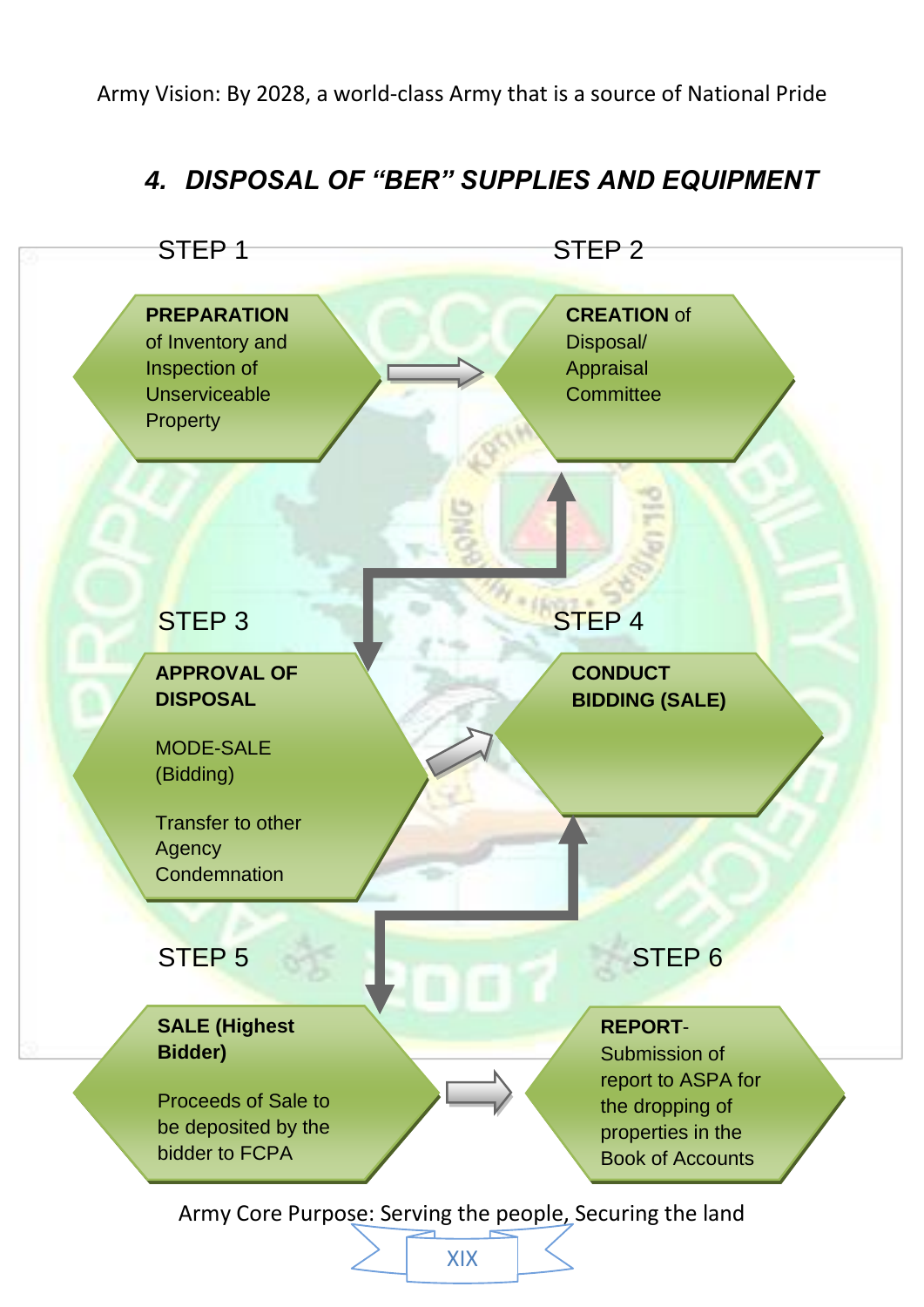### *5. ACCOUNTING OF INVENTORIES AND EQUIPMENT*



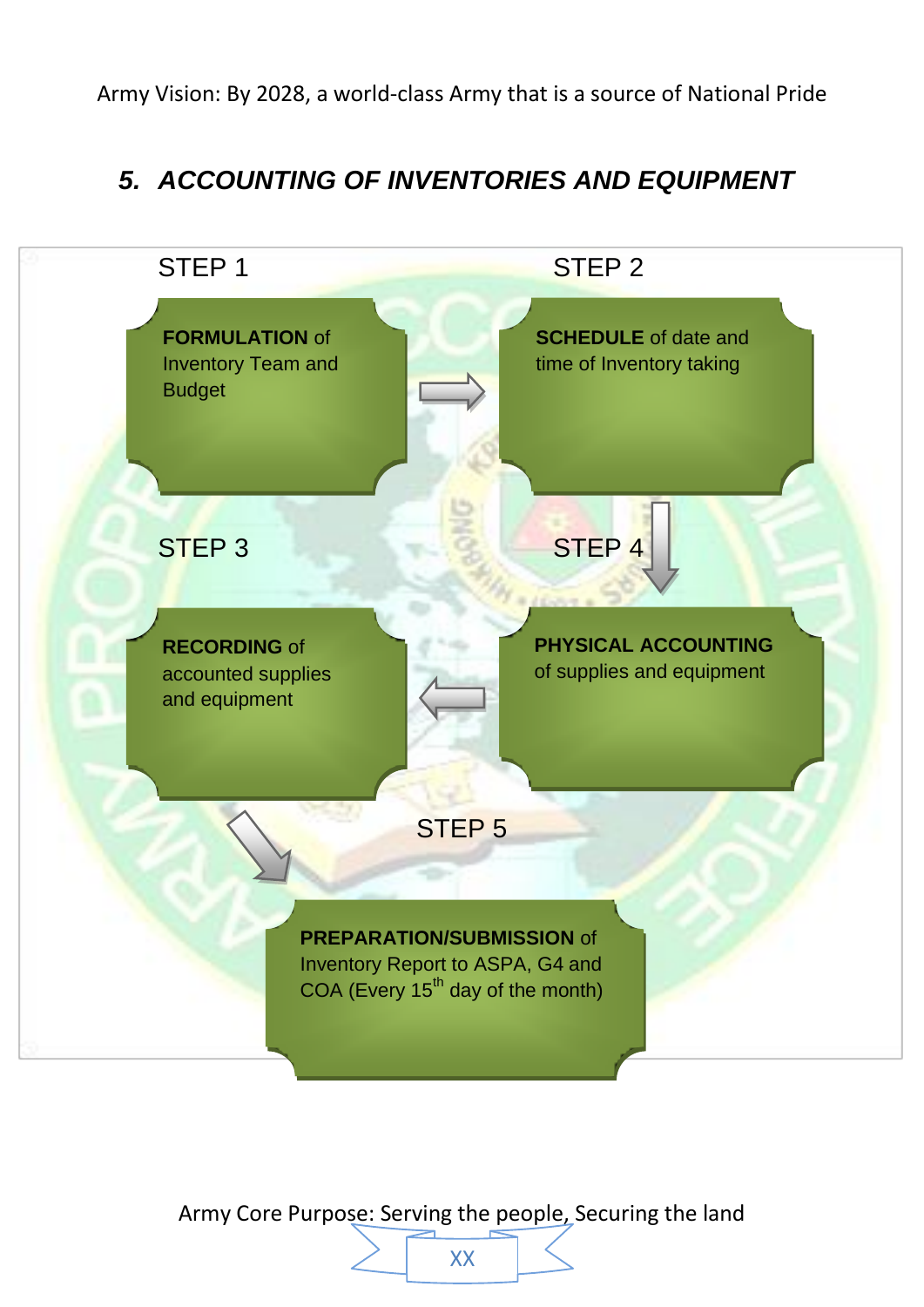### *6. ISSUANCE OF CLEARANCE*



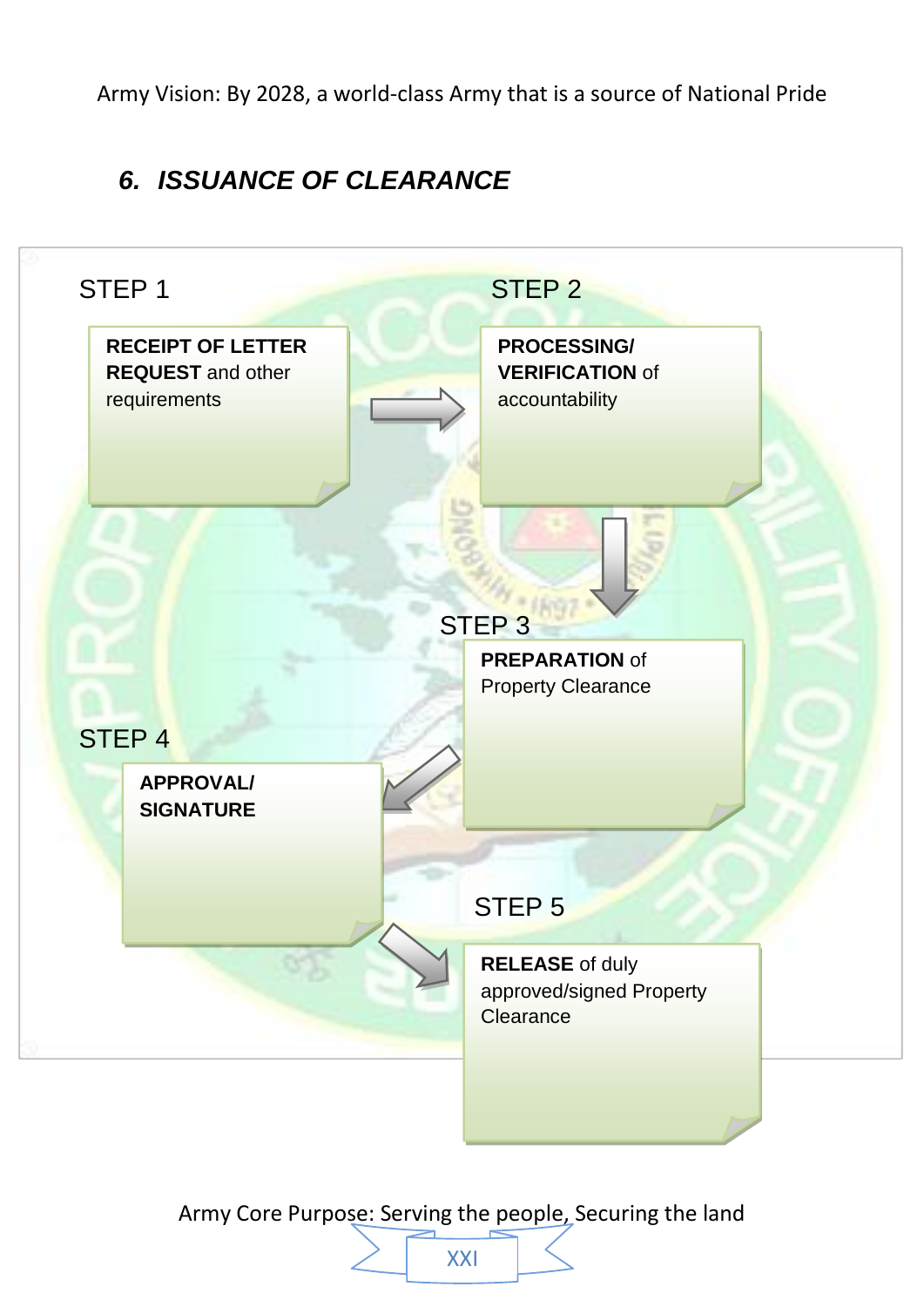#### Army Vision: By 2028, a world-class Army that is a source of National Pride H E A D Q U A R T E R S **ARMY PROPERTY ACCOUNTABILITY OFFICE** PHILIPPINE ARMY Fort Andres Bonifacio, Metro Manila

## FEEDBACK FORM

**We value your feedback. Please let us know how well we have served you by completing this form. You may use this form for compliments, complaints or suggestions. Simply check the corresponding box and write on the space provided below. Thank you for your time.** (Pinapahalagahan namin ang inyong mga hinaing. Nais naming malaman kung paano namin lalong mapagbuti ang paghatid n gaming serbisyo sa pamamagitan ng pagbuo ninyo ng papel na ito. Maaari ninyong gamitin ang papel na ito para sa papuri, reklamo o puna, at suhestiyon. Guhitan lamang ang kuwadro at sumulat sa nakalaan na espasyo).

**Name/Pangalan (optional/maaaring ipagpaliban)** 

**Contact Number**/Telepono (**optional**/maaaring ipagpaliban)

**Mailing Address/Tirahan (optional/maaaring ipagpaliban)** 





**Compliments** Complaints **Complaints** Suggestions (Papuri) (Reklamo/Puna) (Suhestiyon)

**Person/Unit/Division involved** (tao o yunit na sangkot)

**Date of Transaction** (petsa ng transaksyon)

**Time of Transaction** (oras ng transaksiyon)

**Nature of Transaction** (uri ng transaksyon) (**Check the choices below**/ guhitan ang mga pagpipilian sa ibaba):

- Receipt of Supplies and Equipment
- Storage of Supplies and Equipment
- Issuance of Supplies and Equipment
- Disposal of BER Supplies and Equipment
- Accounting of Supplies and Equipment
- \_\_\_Issuance of Property Clearance

### THIS FORM IS AVAILABLE FOR FREE OF CHARGE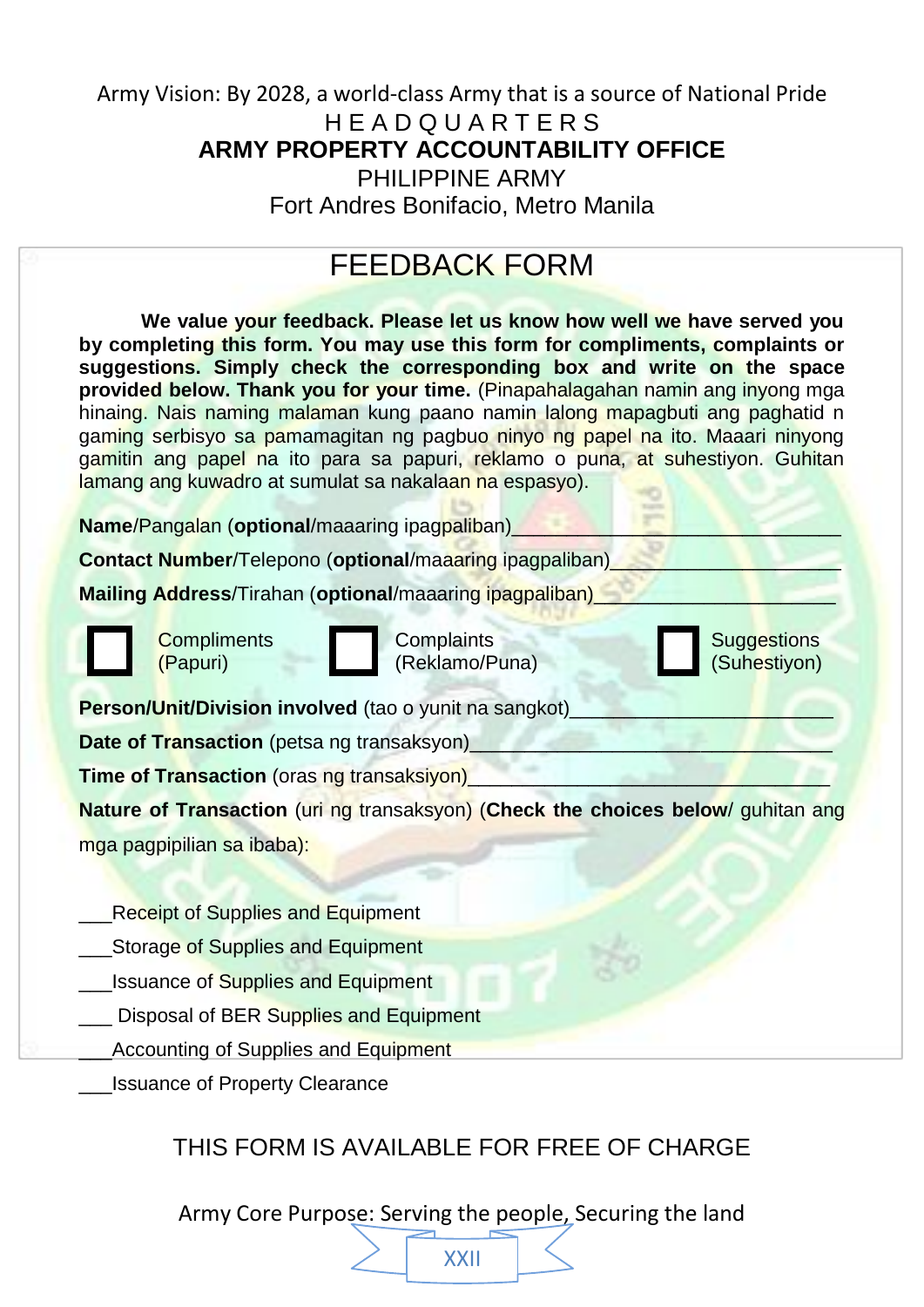### **APAO DIRECTORY**

# **MS ELIZABETH S GARCIA** Chief, APAO **MS PINKY CARO MONDEJAR** Chief, 15FPAO **MS MARIETTA P HERMOSA** Chief, PAO GS **MS CLAIRE G LACAMBRA** Admin Officer/ **MS CECILIA C ALMOJERA** UPO, CMOG **MS MARIAN T PATTALITAN DE LA LUPO, ASCOM MR RONALD ALLEN T GALLANO UPO, HHSG MS LEELANEE M HONRADO** UPO, ASR **MR GREGORIO B KARGANILLA** UPO, ARESCOM **MS KAREN JOY B MALIONES** UPO, FCPA/ **MS ANNA VENNESSA KHRISTINA M ACOSTA** UPO, APMC **MS MAY A BERTIZ** UPO, AIR **MR GODFREY EDISON REYNALDO M MILANO** Chief, 1FPAO **MS EVANGELINE M SINGUEO** Chief, 2FPAO **MS NENITA P QUISMUNDO** Chief, 3FPAO **MS FLORDELIZA T SANGLAY** Chief, 4FPAO **MS MA LINA C BAUTISTA** Chief, 5FPAO **MS ARMINDA R ORNOPIA** Chief, 6FPAO **MS NENA C CASTA** CHIEF, 7FPAO **MR CRIZALDY D CABILAO Chief, 8FPAO MS MARILOU M JAVIER** Chief, 9FPAO **MS MARIA NERISSA B VERDAD** Chief, 10FPAO **MS ADORA M TESORO Chief, 11FPAO MS ROSEMARIE O VILBAR** Chief, 12FPAO **MS ELSIE R RUBIO** Chief, 14FPAO

Chief, ESPA Br Chief, GSMO/ **MFO** Chief, GADO SDO **MS MARGARITA A DANAN** Chief, 16FPAO

Army Core Purpose: Serving the people, Securing the land

XXIII